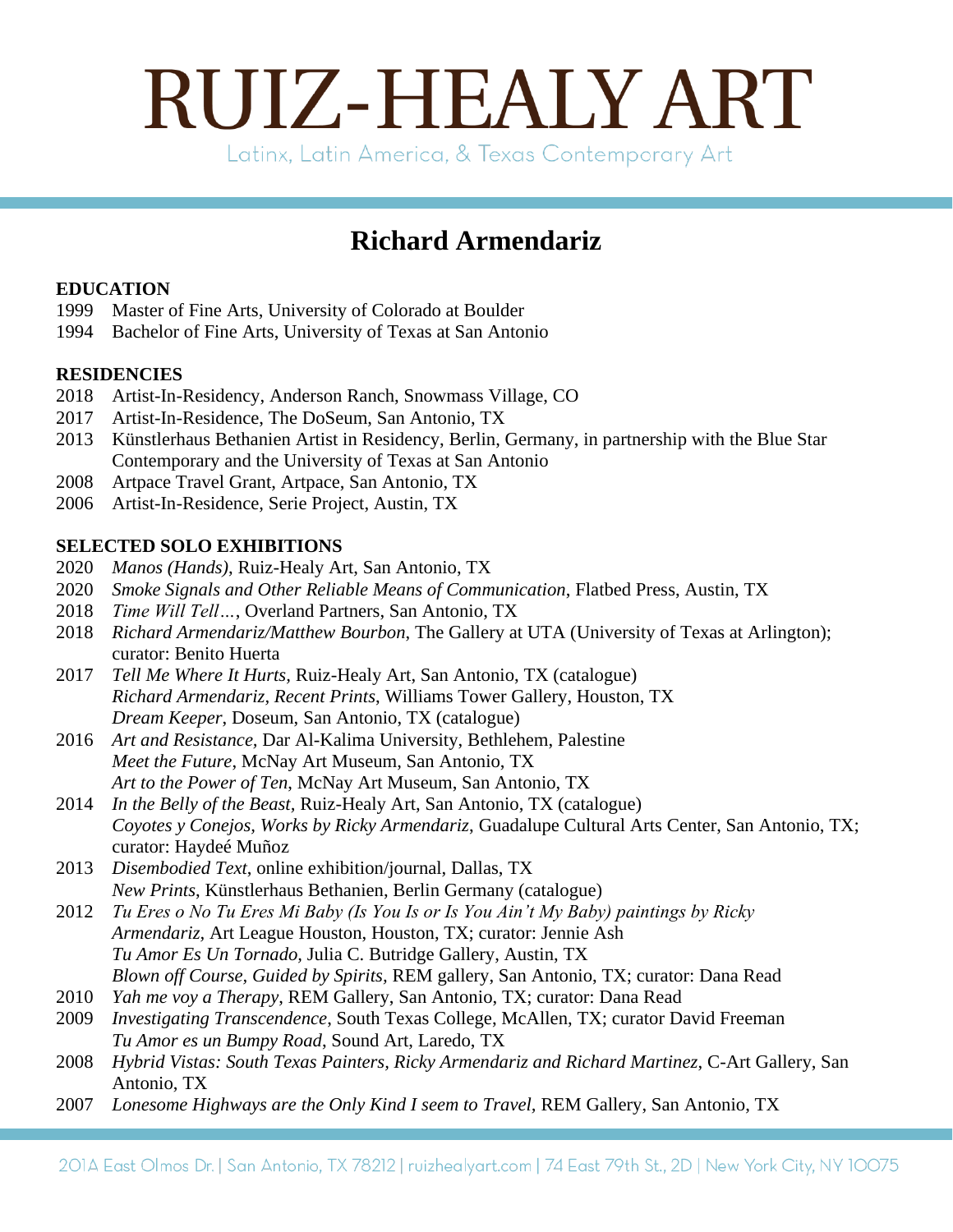Latinx, Latin America, & Texas Contemporary Art

- 2006 *Confessions of a Singing' Vaquero,* Blue Star Contemporary Art Museum, San Antonio, TX
- 2000 *New Work 2000,* Naropa Institute for the Arts, Boulder, CO
- 1998 *Vacation Land,* Fort Collins Museum of Contemporary Art, Fort Collins, CO

#### **SELECTED GROUP EXHIBITIONS**

- 2021 *El Rancho McNay: Animals in the Collection,* McNay Art Museum, San Antonio, TX; curator Lyle W. Williams 2020 *CON (TEXT)*, Ruiz-Healy Art, New York, NY
- *MASA PROJECT - IV*, Centro de Artes, San Antonio, TX *More Than Words: Text Based Artworks*, Ruiz-Healy Art, San Antonio, TX *McNay Print Fair*, Ruiz-Healy Art, San Antonio, TX
- 2019 *NYFA Immigrant Artist Mentorship Program SATX Round 1 - Admitted USA*, Centro de Artes, San Antonio, TX

*Latinx Art: Transcending Borders*, Octavia Art Gallery, Houston, TX; curator: Patricia Ruiz-Healy Ph.D.

IFPDA Print Fair, Ruiz-Healy Art, New York, NY

*Monochrome,* Site:Brooklyn Gallery, Brooklyn, NY; juror: Donna Harkavy Selections of Recent Gifts from the Harriett and Ricardo Romo Collection, O'Kane Gallery, University of Houston, Houston, TX

25th Annual Minneapolis Institute of Art Prints and Drawing Fair, Flatbed Press, Minneapolis, MN *Next 2019*, Sabin Street Studios, Houston, TX

*McNay Print Fair*, Ruiz-Healy Art, San Antonio, TX

- 2018 IFPDA Print Fair, Ruiz-Healy Art, New York, NY
	- *Liminal Space*, DMZ Museum, Gangwon-do, South Korea *Icons & Symbols of the Borderland*, Amarillo Museum of Art, Amarillo, TX; curator: Diana Molina (catalogue)

*Right Here, Right Now: San Antonio*, Contemporary Arts Museum Houston, TX; curators: Dean Daderko and Patricia Restrepo (catalogue)

*Blue is Not a Color*, Ruiz-Healy Art, San Antonio, TX; curator: Casie Lomeli

*Multilayered: New Prints Summer/2018*, International Print Center New York, NY; juror: Juan Sánchez *VOZ: Selections from the University of Texas at San Antonio Art Collection*, Centro de Artes, San Antonio, TX; curator: Arturo Almeida (catalogue)

*American Art: The Artnauts*, *Salon,* Universidad de los Llanos, Departamento de Arte, Villavicencio, Colombia

*Common Currents,* Mexican Cultural Institute San Antonio, San Antonio, TX

*(Dis) Content*, Historijski Muzej, Saravejo, Bosnia

*Connection*, Croatia House, Zagreb, Croatia

*Hegira: and Other Passages*, Gradska Galeria, Bihac, Bosnia

2015-18 *Icons & Symbols of the Borderland,* University of Texas at El Paso Centennial Museum, traveling to the Mexic-Arte Museum, Austin, TX; Centro de las Artes, San Antonio, TX; the University of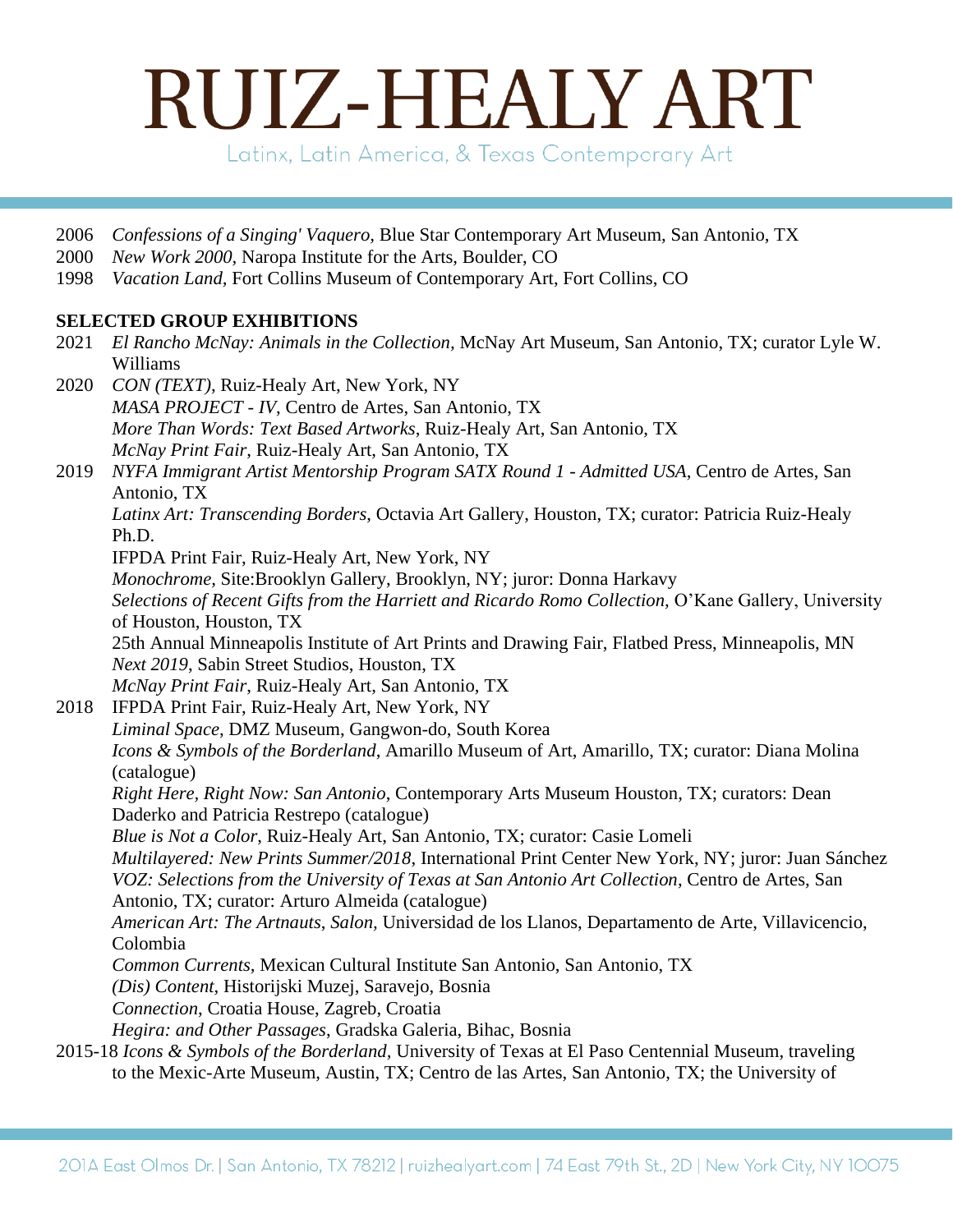Latinx, Latin America, & Texas Contemporary Art

|      | Texas Rio Grande Valley (UTRGV) Rusteberg Gallery and Brownsville Museum of Art; and the                    |
|------|-------------------------------------------------------------------------------------------------------------|
|      | Amarillo Museum of Art; curator: Diana Molina (catalogue)                                                   |
| 2017 | McNay Print Fair, Ruiz-Healy Art, San Antonio, TX                                                           |
|      | Icons and Symbols of the Borderland, Central de Artes, San Antonio, TX; curator Diana Molina                |
|      | (catalogue)                                                                                                 |
|      | IFPDA Fine Art Print Fair, Ruiz-Healy Art, New York, NY                                                     |
|      | \$t@tU.S.? Prints from Puerto Rico to San Antonio, Centro de Artes, San Antonio, TX; curator: Dr.           |
|      | Teresa Eckmann (catalogue)                                                                                  |
|      | Lift: An Exhibition of Kites, Artpace, San Antonio, TX; curators: Bridge Projects and Artpace, San          |
|      | Antonio, TX                                                                                                 |
|      | Next 2017, Nicole Longnecker Gallery, Houston, TX; juror: Nancy Palmeri                                     |
|      | Flatbed Press at 25, The Art Avenue, El Paso, TX                                                            |
|      | Faculty Selects, University of Texas, San Antonio, Terminal 136, Blue Star Arts Complex, San Antonio,       |
|      | <b>TX</b>                                                                                                   |
|      | LatinX: Artistas de Tejas, Louise Hopkins Underwood Center for the Arts, Lubbock, TX                        |
|      | Globalocation, Redline Gallery, Denver, CO                                                                  |
|      | Meta Journey, Art Gallery Bihac/Bosnia: UMJETNIČKA GALERIJA BIHAĆ, Bihac, Bosnia, and                       |
|      | Herzegovina                                                                                                 |
|      | On the Curve, Ruiz-Healy Art, San Antonio, TX                                                               |
|      | Three Decades of Printmaking at UTSA, University of Texas Art Gallery, San Antonio, TX; jurors:             |
|      | Meredith Dean, Gregory Elliott, Janet Flohr, Kent Rush, Dr. Scott Sherer                                    |
| 2016 | Visualizing Peace, 4th Encuentro Departamental de Artes Del Meta Colegio Artístico Normal Superior,         |
|      | Acacias, Meta Colombia                                                                                      |
|      | SATX/MX, Un Viaje Lleno de Cultura, Centro de Arte, San Antonio, TX (catalogue)                             |
|      | Icons and Symbols of the Borderland, Mexic-Arte Museum, Austin, TX; curator: Diana Molina                   |
|      | Art and Resistance, Dar Al-Kalima University, Bethlehem, Palestine (catalogue)                              |
|      | Meet the Future, McNay Art Museum, San Antonio, TX                                                          |
|      | Soul Drift, Sarajevo Winter, International Festival, Sarajevo, Bosnia; curator: Dr. George Rivera           |
|      | (catalogue)<br>HOT OFF THE PRESS, Recent works for Flatbed Press, Art Museum of South Texas, Beaumont, TX   |
|      | (catalogue)                                                                                                 |
|      | Globalocation, Redline Gallery, Denver, CO                                                                  |
|      | Power of Ten, McNay Art Museum, San Antonio, TX                                                             |
| 2015 | IV El Paso and Juarez Biennial, El Paso Museum of Art and the Museo de Arte de Ciudad Juárez, El            |
|      | Paso, TX, Ciudad Juárez, Mexico; Jurors: Eduardo Díaz, Santiago Espinosa de los Monteros (catalogue)        |
|      | Back from Berlin, Blue Star Contemporary Art Museum, San Antonio, TX                                        |
|      | Rodin to Warhol: 60 <sup>th</sup> Anniversary Gifts and Recent Acquisitions, McNay Art Museum, San Antonio, |
|      | <b>TX</b>                                                                                                   |
|      | RESYMBOL, Public Art San Antonio, San Antonio, TX                                                           |
|      | The Texas Size Breach Collaborative: From El Paso to San Antonio, Educational & Cultural Arts               |
|      | Center, TX                                                                                                  |
|      |                                                                                                             |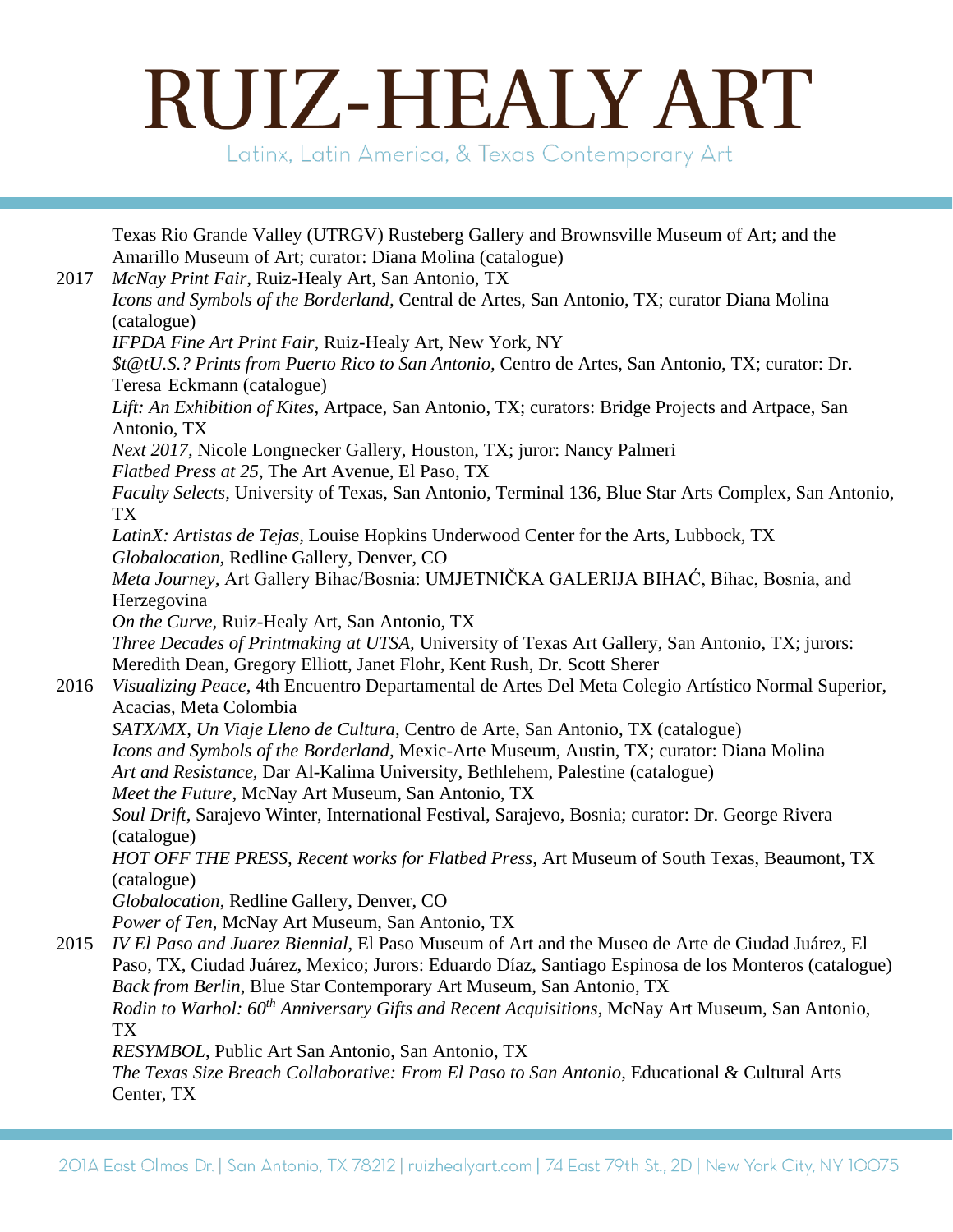Latinx, Latin America, & Texas Contemporary Art

A&M University-San Antonio, San Antonio, TX; curator: Alicia Vera *May the Rainbow Always Touch Your Shoulder,* Nicole Longnecker Gallery, Houston, TX *Departures and Arrivals,* Palo Alto College, San Antonio, TX; curator: Mark Hogensen *The Aviary, Birds of Flatbed*, Flatbed Press and Gallery, Austin, TX *More than Words: Text-Based Artworks,* Ruiz-Healy Art, San Antonio, TX *The Art of Collaboration,* Artpace, San Antonio, TX (catalogue) *Print Austin,* Link and Pin, Austin, TX *Texas Contemporary Art*, Lalit Kala Academy, National Academy of Art, New Delhi, India *Los Olvidados (The Forgotten)*, Kirk Hopper Fine Art, Dallas, TX 2014 *PrintHouston: Next 2014,* Nicole Longnecker Gallery, Houston, TX (catalogue) *New Art/Arte Nuevo: San Antonio 2014*, University of Texas at San Antonio Art Gallery, San Antonio, TX *Contemporary Latino Art: El Corazón de San Antonio,* ECAC Texas A&M University-San Antonio, TX *McNay celebrates 60 years*, Steamroller Press, San Antonio, TX *Another Layover*, New Acquisitions for IAH, Houston TX *2014 EXPO*, 500X Gallery, Dallas, TX *Where do we come from? What are we? Where are we going?*, Center for Peacebuilding, Sanski Most, Bosnia-Herzegovina (catalogue) *New Editions and Monotypes,* Flatbed Press and Gallery, Austin, TX *Paper, Pencil, and Ink: Prints and Other Works on Paper*, Ruiz-Healy Art, San Antonio, TX *Paintings*, Ruiz-Healy Art, San Antonio, TX 2013 *Collective Reflection*, Ruiz-Healy Art, San Antonio, TX *PRINTTX,* Museum of Print History, Houston, TX; curators: Peter S. Briggs and Helen DeVitt Jones *New Prints*, Ruiz-Healy Art, San Antonio, TX *Disembodied Text*, online exhibition/ journal, Dallas, TX 2012 *My Journey, My Story/Mi Viaje, Mi Historia,* Pearl Fincher Museum of Fine Art, Spring, TX *Worth a 1000 words,* Red Arrow Contemporary, Dallas TX *New Art/Arte Nuevo,* University of Texas at San Antonio Art Gallery, San Antonio, TX; juror: Kate Bonansinga *Southern Open 2012*, Acadiana Center for the Arts, Lafayette, Louisiana *Super Combo Platter-work from San Antonio*, Vacancy Project, San Antonio, TX *Ecological Imperative,* Museo Contemporáneo de Valdivia, Chile (catalogue) 2011 *Memory Remains,* Casa de las Ciencias, Universidad Autónoma del Estado de Morelos, Cuernavaca, Morelos, México (catalogue) *Super Combo Platter-Work From San Antonio*, Texas A&M- Commerce, University Gallery, TX *Spectacular Salon*, K-Space Contemporary, Corpus Christi, TX *Mixed Messages*, Galeria De Artes/CAUA, Universidade Federal Do Amazonas, Manaus, Amazonas, Brazil (catalogue) *Home in San Antone*, Beeville Art Museum, Beeville, TX *Mixed Messages,* Universidad Nacional de Colombia, Bogotá , Colombia. (catalogue) *Segundo de Febrero*, Centro Cultural Aztlan, San Antonio,TX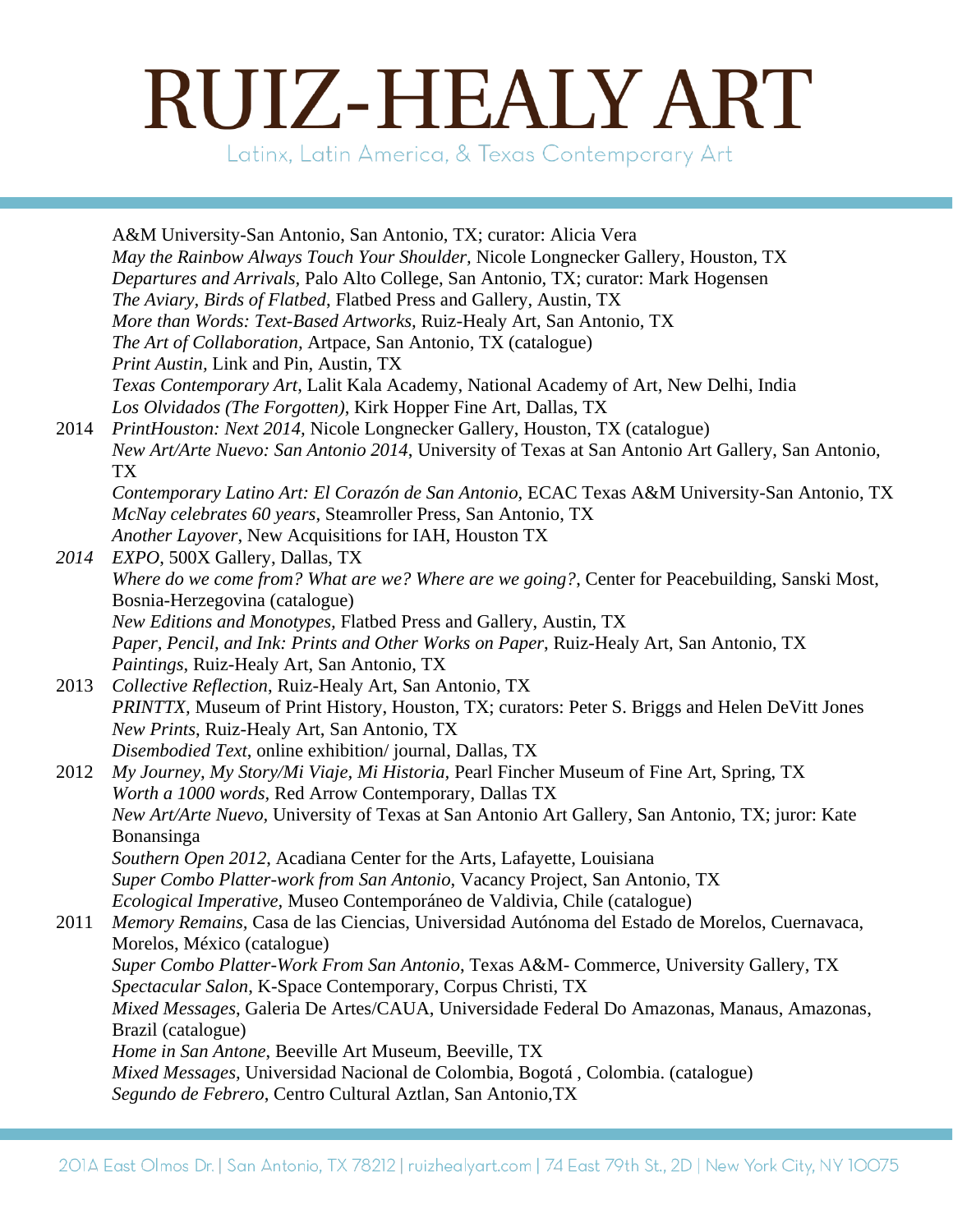Latinx, Latin America, & Texas Contemporary Art

*ART & DIS(PLACE)MENT,* Al-Kahf Gallery,International Center of Bethlehem, Bethlehem, Palestine (catalogue)

*AZAG/GAZA: Mirroring War*, Bethlehem, Palestine

2010 *Horror, Terror & Death(An) Other Artistic Tribute to Edgar Allan Poe,* Proyecto Tinoco Y Palacios Gallery, Oaxaca, México *Arte Nuevo/New Art,* The University of Texas at San Antonio, TX; jurors: Malaquias Montoya and Valerie Cassel Oliver *Texas National 2010*, Stephen F. Austin University, Nacogdoches, TX; juror: Judy Pfaff 2009 *Contra La Guerra*, Galería Tinoco y Plásticos, Oaxaca, México *Signs of Globalization,* Sala de Escuela Superior de Arte el Paraninfo, Universidad de San Carlos, Guatemala *International Year of Languages,* University of Texas at San Antonio Art Gallery, San Antonio, TX

2008 *Serie Print Project,* Mexic-Arte Museum, Austin, TX; travelled to the University of Texas at San Antonio Art Gallery, San Antonio, TX, Mexican American Cultural Center, Austin, TX *About us!*, Boulder Museum of Contemporary Art, Boulder, CO; curator: Mark Addison *Con Honor – a las Artistas del Barrio*, Centro Cultural Aztlan, San Antonio, TX *Centers and Borders: From ABC to XYZ – 2008 Sino-American Artists Joint Exhibition Beijing,* XYZ Gallery, Beijing, China *AZAG/GAZA: Mirroring War*, Casa Borda, Taxco, México. Travelled to Galería Zapata, Oaxaca, México and Bethlehem, Palestine (catalogue) *Signs of Globalization,* Salón de exposiciones de la Facultad de Arquitectura, Universidad of San

Carlos, Guatemala City, Guatemala *Art and Social Change/Land*, Culture and Memory, Al-Kahf Gallery, International Center of Bethlehem, Bethlehem, Palestine

*Box Contemporary Museum of Art/La Caja Museo Contemporáneo de Arte,* Mexic-Arte Museum, Austin, TX

2007 *Centers and Borders,* Ningxia Exhibition Center, Yinchuan, China *Mariachi Scholarship Concert and Exhibition*, Guadalupe Cultural Arts Center, San Antonio, TX *Centers and Borders,* School of Fine Arts, Ningxia University, Yinchuan, China *Contra La Guerra*, Academia de San Carlos, Universidad Nacional Autónoma de México, México D.F. *New Millennial Guernica*, Myriad Gallery, Boulder, CO *World View: Diverse Artists' Approaches,* Dallas Center for Contemporary Art, Dallas, TX; curator: Joan Davidow *New Millennial Guernica,* A Shenere Velt Gallery, Los Angeles, CA; curator: Dr. George Rivera *Cantos del Pueblo: Tejano Musical Landscapes*, the Alameda Museum in affiliation with the Smithsonian Institute, San Antonio, TX; curator: Henry Estrada 2006 *Grand Opening Exhibition*, El Centro Cultural Aztlan, San Antonio, TX; curator: Richard Arredondo *MASA Project II,* Gallista Gallery, San Antonio, TX; curator: Luis Valderas *Serie Project XIII,* University of Texas at Austin Center for Mexican American Studies, Austin, TX;

curator: Sam Coronado

*Serie XIII*, Mexic-Arte Museum, Austin, TX.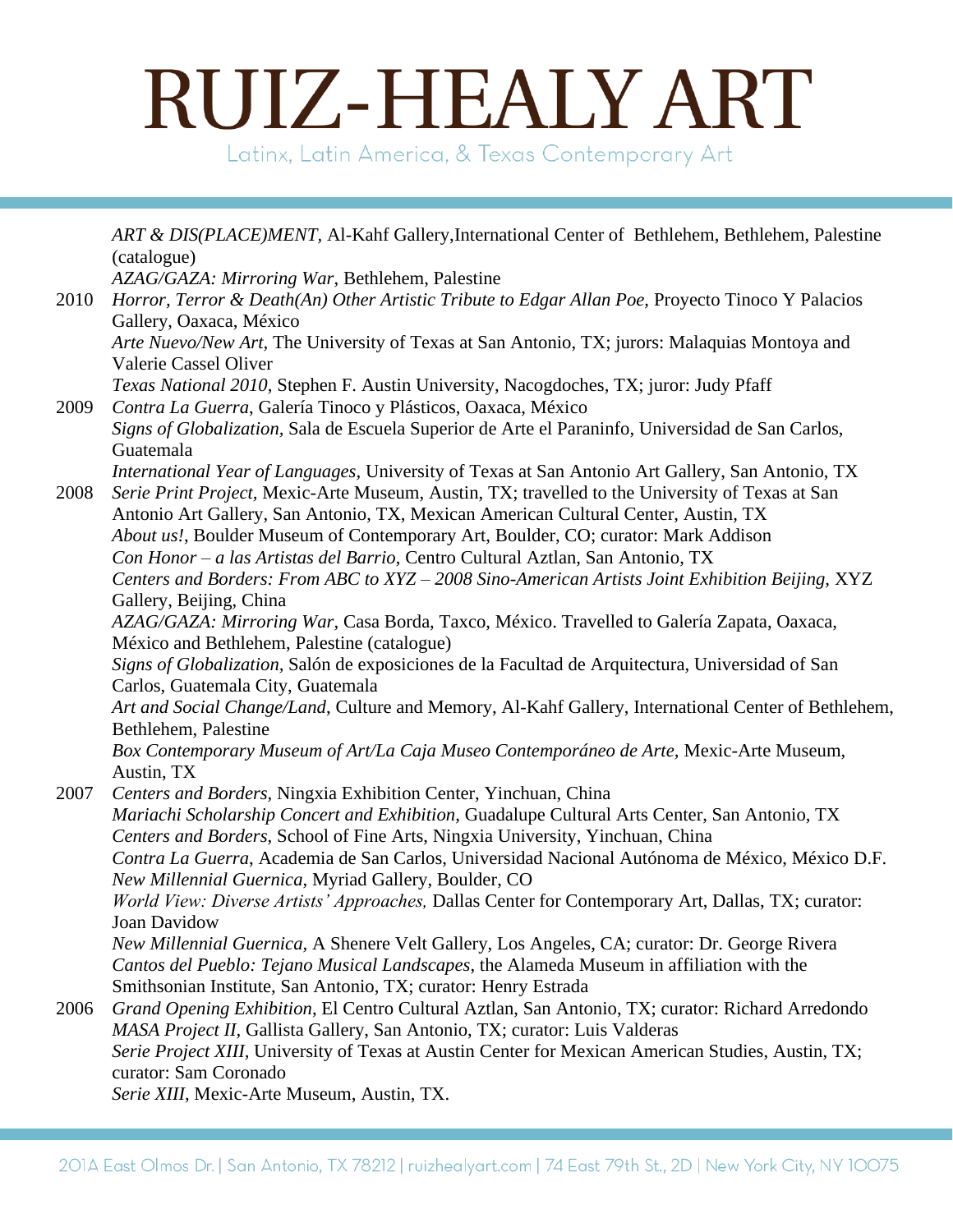Latinx, Latin America, & Texas Contemporary Art

*New Millennial Guernica,* International Center of Bethlehem, Palestine; curator: Dr. George Rivera (catalogue)

*Local Loteria,* Southwest School of Arts and Craft, San Antonio, TX; curator: Kathy Armstrong *Never Leaving Aztlan,* Museo de las Américas, Denver, CO

- 2005 *Land, People and Identity*, International Centre of Bethlehem, Bethlehem, Palestine; curator: Dr. George Rivera (catalogue)
- 2005 *Spanglish,* ArtPace Hudson Showroom, San Antonio, TX *Artists Looking at Art,* McNay Art Museum, San Antonio, TX *Encuentros*, Escuela Nacional de Artes Plásticas, México City, México *YLA10,* Mexic-Arte Museum, Austin, TX; curator: Ben Fyffe *Ulterior Motifs #9*, Wheeler Buddy Holly Center, Lubbock, TX *Encuentros,* Facultad de Bellas Artes, San Carlos, México *Latino Expressions II: Artistas de San Antonio*, The San Antonio Public Library Foundation, San Antonio, TX *Home in San Antone*, New Braunfels Museum of Art and Music, New Braunfels, TX *San Antonio Painting 2005*, Blue Star Contemporary Art Center, San Antonio, TX *Common Wounds,* traveling to Ramallah, Hebron and Gaza 2004 *Ayudarte*, Instituto de México, Hemisphere Plaza, San Antonio, TX *New Works*, Luis Lopez Art Studio, La Puerta Co-op, San Antonio, TX
- *Encounters/Encuentros*, Escuela Nacional de Artes Plásticas Universidad Nacional Autónoma de México Xochimilco, México *Common Wounds*, The International Center of Bethlehem, Bethlehem, Palestine *Encounters,* Boulder Museum of Contemporary Art, Boulder, CO *Hay Infection/Eye Infection*, Curtis Arts and Humanities Center, Greenwood Village, CO; curator: Carlos Fresquez *Arte Contemporáneo: Centro Cultural Aztlan,* San Antonio, TX; curator: Ruben Cordova *New Paintings,* Rose Amarillo Gallery, San Antonio, TX

*Sin Colorado/Scene Colorado,* Denver Art Museum, Permanent Contemporary Collection. Denver, CO *Shared Horizons/Horizontes Compartidos,* EDGE Gallery; Denver, CO

2003 *12 x 12,* Edge Gallery, Denver, CO *Art and Ecology,* Boulder Museum of Contemporary Art, Boulder, CO, Center for the Visual Arts, Denver, CO *To Be & Not to Be*, Casa Bordas, Escuela Nacional de Artes Plásticas, Taxco, México *After the Fall,* Casa De La Cultura, Oaxaca, México *Death and Other Exits,* Instalación en Coordinación de información y Rel. Públicas del Estado, Tlaxcala, México *Death and Memory,* Tlaxcala, México 2002 *Muerte y Memoria: Imágenes de Colorado*, EE.UU, Galería Rufino Tamayo, Casa de la Cultura

Oaxaqueña Oaxaca, México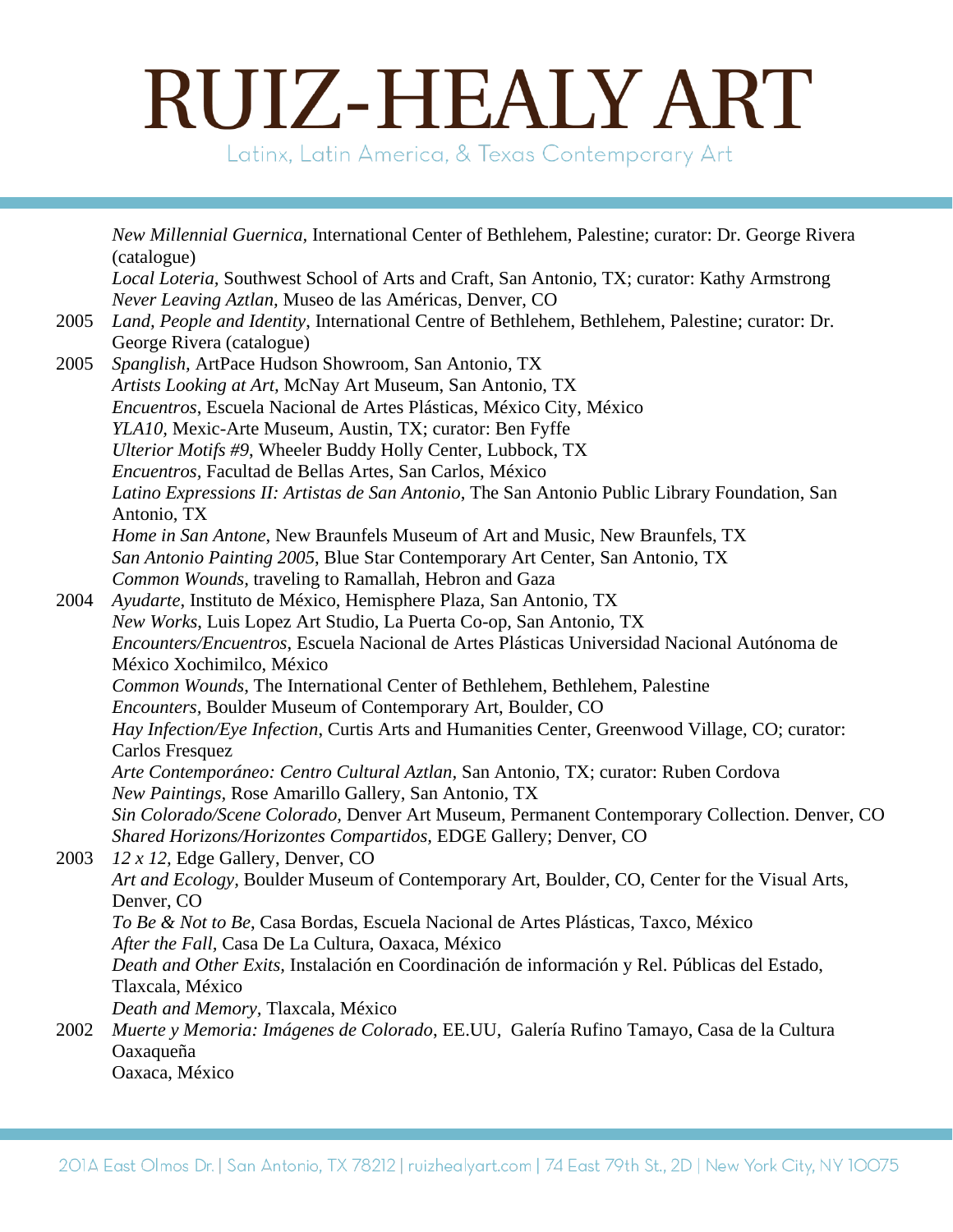Latinx, Latin America, & Texas Contemporary Art

*SINAPSIS,* Galeria Corriente Alterna, Lima, Peru, sponsored by the United States Embassy in Lima and the Escuela de Arte Corriente Alterna *Dia de Los Muertos*, Englewood Center for the Outdoor Arts, Englewood, CO *Death Without Borders; Images from Colorado,* Lima, Peru; curator: Luis Lama, travelled to Givens Institute, Aspen, CO *Art and Ecology: A Bi-National Exhibition*, Colorado Mountain College Gallery, Glenwood Springs, CO *Word, Text and Story,* Sangre de Cristo Arts Center, Pueblo, CO; curator: Jina Pierce 2001 *Salsa y Santos*, Glenwood Arts Center, Glenwood Springs, CO *Florida National 2001*, Florida State University, Museum of Fine Arts, Tallahassee, FL 2000 *Colorado 2000,* Boulder Museum of Contemporary Art, Boulder, CO *Neither Fish nor Fowl*, Pirate Gallery, Denver, CO *ILK Satellite Space*, ILK Gallery, Albuquerque, NM 1999 *In State*, Axis Mundi Arts, Boulder, CO Spark Gallery Juried Show, Spark Gallery, Denver, CO 1998 *Mexican Art/Arte Mexicano from the San Carlos School,* The Curtis Arts and Humanities Center, Greenwood Village, CO *Crisis*, Museo del Arte, Santiago, Chile, travelled to San Luis Valley Art Center, San Luis, CO and Museo del Arte, Madrid, Spain; curator: Dr. George Rivera *Paradiso/Paradise,* Museo del Arte, Santiago, Chile *Colorado-Wyoming Biannual 1998*, One West Art Center, Fort Collins, CO *Give and Take*, Dar y Llevar, The Arts Studio Inc., Longmont, CO Sugar, Silver Square, 3309-3377 Blake St., Denver, CO *El Centro Su Teatro*, 4725 High Street, Denver, CO *World AIDS Day*, Boulder Museum of Contemporary Art, Boulder, CO 1996 *With Respect to Painting*, San Antonio, TX

- 1995 *Raison d'être*, Cactus Bra, Blue Star Contemporary Art Complex, San Antonio, TX
- 1994 *The Next Wave,* University of Texas at San Antonio Satellite Space Center, San Antonio, TX

#### **SELECTED BIBLIOGRAPHY**

Aquino, Marco. "Personal Narratives, Politics, and Pop Culture Collide in Work of San Antonio Artist Richard

Armendariz," *San Antonio Current*, December 5, 2017.

Almeida, Arturo. "An Interview with Ricky Armendariz," *DARTInternational* 9*,* no. 1 Winter/Spring (2006),

San Antonio, TX.

Andrews, Scott. "In the Belly of the Beast," Ruiz-Healy Art, San Antonio, TX, November 2014.

ARTSLUT. "10 Things you Have to Do This Weekend," *San Antonio Current,* November 11, 2014.

Belasco, Jessica. "Artist likes sunsets, no apologies," Vol. 1, *210SA* 26 (2007).

Bennett, Steve. "Artist seeks humor in border craziness," *San Antonio Express-News,* April 23, 2012.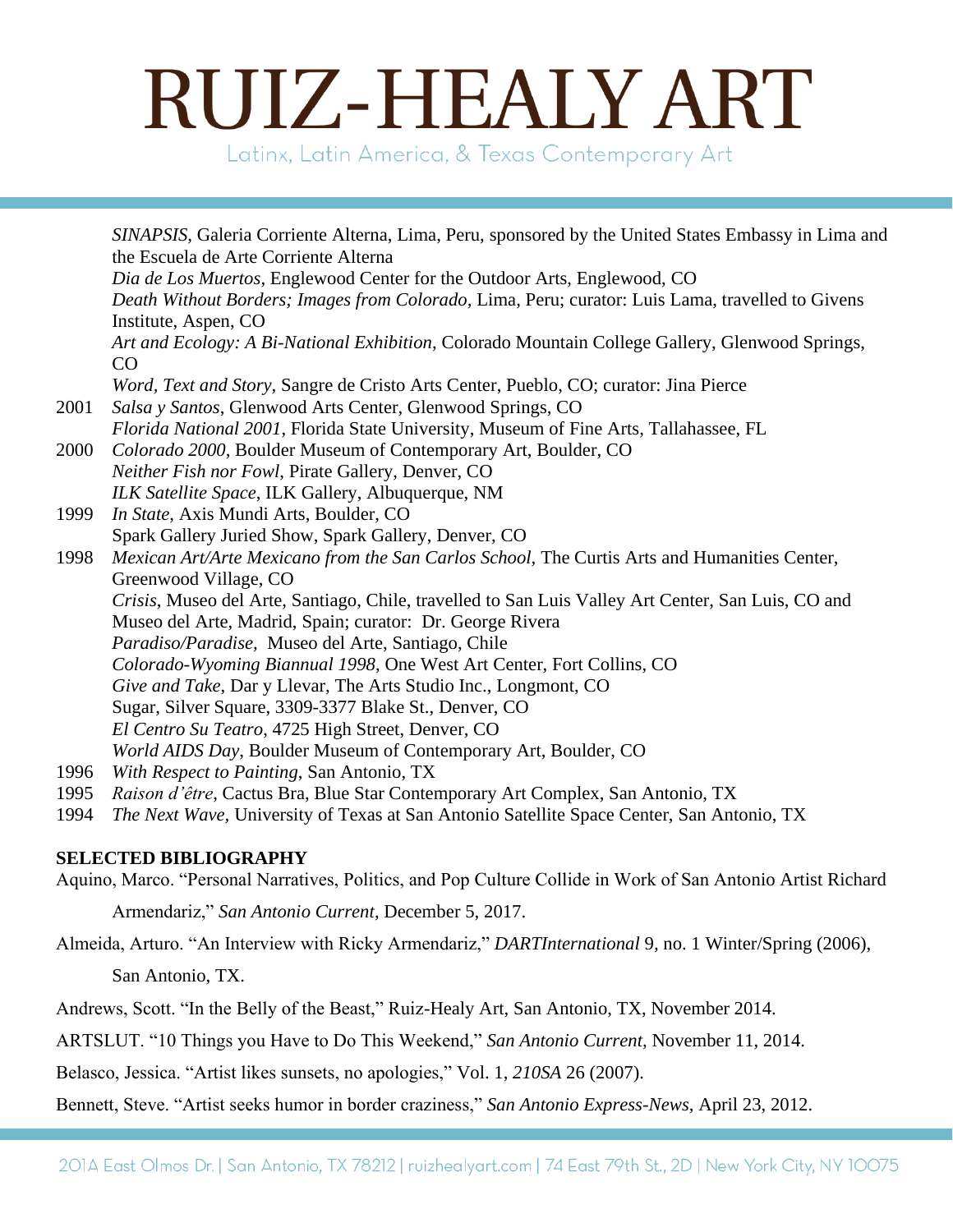Latinx, Latin America, & Texas Contemporary Art

- ---. "Border Crossing, Texas Artists Stretch Boundaries in UTSA," *San Antonio Express-News*, July 18, 2010.
- ---. "Border Songs, UTSA Professor's Work are Hybrids of 2 Cultures," *San Antonio Express-News*, November 28, 2010.
- Boyd, Robert. "Tu Crazy Baby: Ricky Armendariz at the Art League," *The Great God Pan Is Dead*, Houston, TX, May 30, 2012.
- Brimberry, Katherine and Mark Lesly Smith. *Flatbed Press at 25*. Austin: Flatbed Press, October 2017. Catalogue.
- Brownlee, Tim. "UTSA will host a painting exhibit by Ricky Armendariz," *UTSA Today,* San Antonio, TX, January 2006.
- Ciaravino, Asia. "What Inspired in the Belly of the Beast," Online video clip. *KLRN Arts*, November 14, 2014.
- Chontos, Lisa. "Confessions of a Singing' Vaquero: Inside the artwork of Ricky Armendariz," *Ovations*, The University of Texas at San Antonio, January 2007.
- Crow, Kirsten. "Sound to show a 'tilted Texas'," *Laredo Morning Times,* Laredo, TX, March 27, 2009.
- Daderko, Dean. Curator's Essay. Houston: Contemporary Arts Museum of Houston, 2018.
- Davenport, Bill. "San Antonio Kunstlers Chosen For Berlin Residency," *Glasstire*, January 2013.
- Eckberg, Natalie. "Artist Spotlight: Ricky Armendariz In the Belly of the Beast," *The City Magazine El Paso*, December/January 2015.
- Eckmann, Teresa. *Dream Keeper*. San Antonio: DoSeum, January 2018. Exhibition Catalogue.
- ---. *\$t@tU.S.? Prints from Puerto Rico to San Antonio*. San Antonio: Centro de Artes, November 2017. Exhibition Catalogue.
- Enlow, Callie. "Ricky Armendariz-Blown off course, guided by spirits," *San Antonio Magazine,* March 2012. Garcia, Arming. "The visual force of 'Spanglish'," *Rumbo*, San Antonio, TX, November 10, 2005.
- Goddard, Dan. "Rhonda Kuhlman created a recycled public art for South Texas Blood and Tissue Center," *Examiner.com*, Houston, TX, October 12, 2009.
- ---. "'Singin' Vaquero' tuneful, in a kitschy, mournful way," *San Antonio Express-News,* February 2006.
- ---. "Fine and Figurative Art," *San Antonio Express-News,* January 30, 2005.
- ---. "From Western Sunsets to Baroque Influences," *San Antonio Express-News,* August 11, 2004.
- ---. "Five Emerging Artists," *San Antonio Express-News*, July 30, 1995.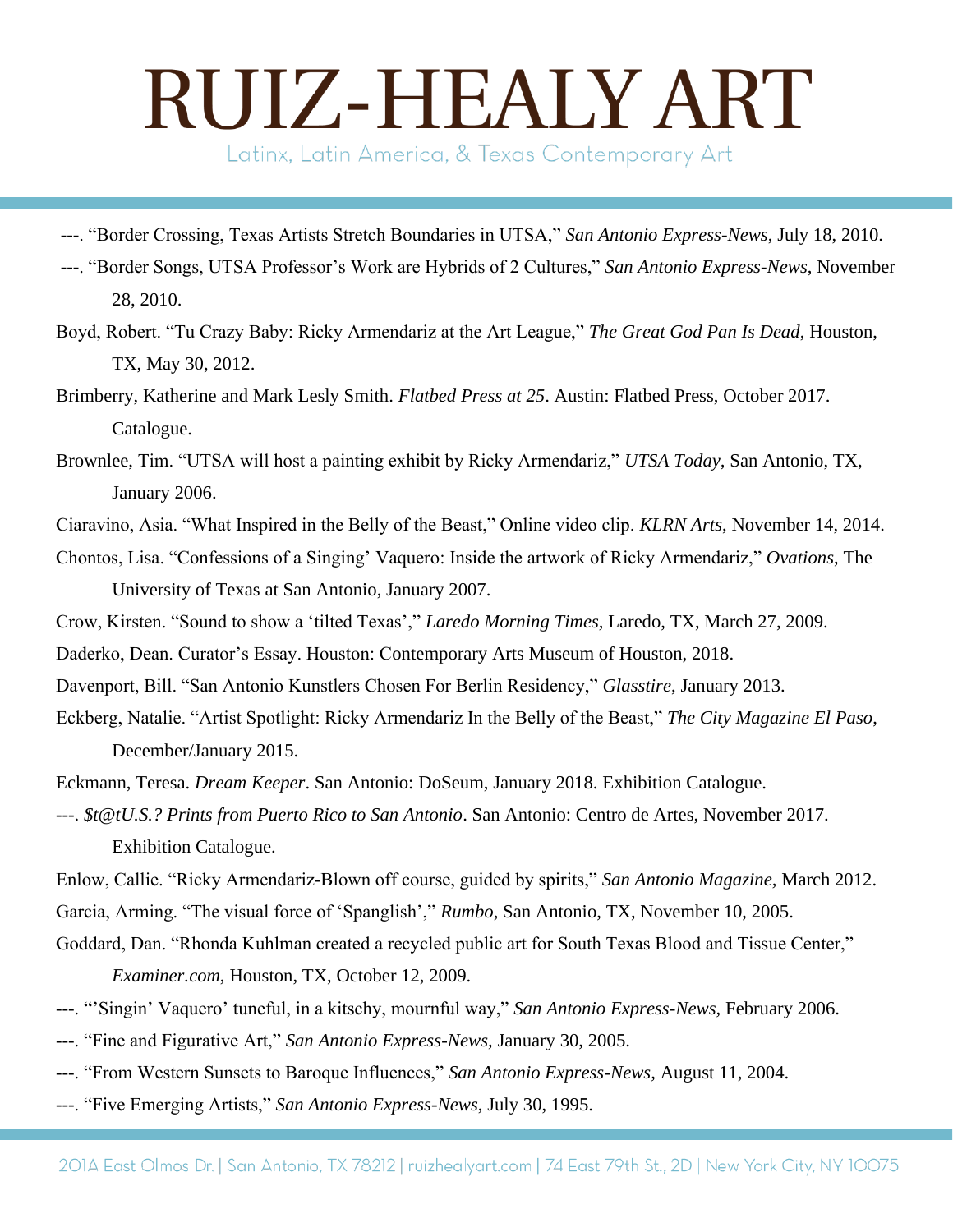Latinx, Latin America, & Texas Contemporary Art

---. "Student Art Heaps…,*" San Antonio Express-News*, July 24, 1994.

Green, Kate. "Spanglish: Ricky Armendariz, Rae Culbert, Beto Gonzalez, Daniel Guerrero, Ann-Michele

Morales, Cruz Ortiz, Luz Maria Sanchez, Gary Sweeney," *Artpace*, San Antonio, TX, November 2005.

Hadid, Patti. "The Next Diego's," *Austin Chronicle,* July 8, 2005.

Heath, Jennifer. "New Paradigm," *Boulder Planet,* Boulder, CO, February 24, 1999.

Herrera, Jennifer. "A different 'Vista'," *San Antonio Current*, July 3, 2008.

"Interview with Ricky Armendariz," *IUNGO* 1, no. 2, San Antonio, TX (2006).

Martin, Deborah, "New Ruiz-Healy Art exhibit dives into blue," *San Antonio Express-News*, July 10, 2018.

Molina, Diana. *Icons & Symbols of the Borderland: Art from the Us-Mexico Crossroads*. Atglen, Pennsylvania: Schiffer Publishing, Ltd., 2020.

Moravec, Eva Ruth. "July heat brings risk taking to local art," *San Antonio Express-News,* July 6, 2008.

Paglia, Michael. "Artbeat – Brief sketches of what's happening in the Denver art scene," *Westword,* Denver, CO, October 8, 2008.

"Ricky Armendariz. In the Belly of the Beast," *Wall Street International*, November 2014.

Rindfuss, Bryan. "Artists Richard Armendariz and Andrés Fernandis find unlikely common ground in "Manos," *San Antonio Current,* October 7, 2020.

Rivera, George. "Chicano Art in Colorado: An Overview," *Latinoartcommunity.org,* Denver, CO, July 2006.

Romo, Ricardo. "Ricky Armendariz 'must see' exhibit for January," *La Prensa*, January 13, 2018.

---. "Jimenez and Armendariz at the McNay Art Museum," *Latinos in America,* January 31, 2021.

Santos, John Phillip. *Tell Me Where It Hurts*. San Antonio: Ruiz-Healy Art, December 2017. Catalogue.

---. "Ruiz-Healy Art opens exhibition of works by Ricky Armendariz," *ArtDaily*, December 22, 2017.

Silva, Elda and Steve Bennett. "The Best of 2010" "Ya Me Voy Therapy," *San Antonio Express-News,* Dec. 26, 2010.

Silva, Elda. "Exhibit explores Latino culture, artwork," *San Antonio Express-News*, October 17, 2008.

---. "Artist delves into the 'Belly of the Beast," *San Antonio Express-News,* November 7, 2014.

<sup>---. &</sup>quot;Turf Wars: Old-School Chicano Art Gets it on with Post Chicano New-School at the Museo," *Westword,* Denver, CO, March 2006.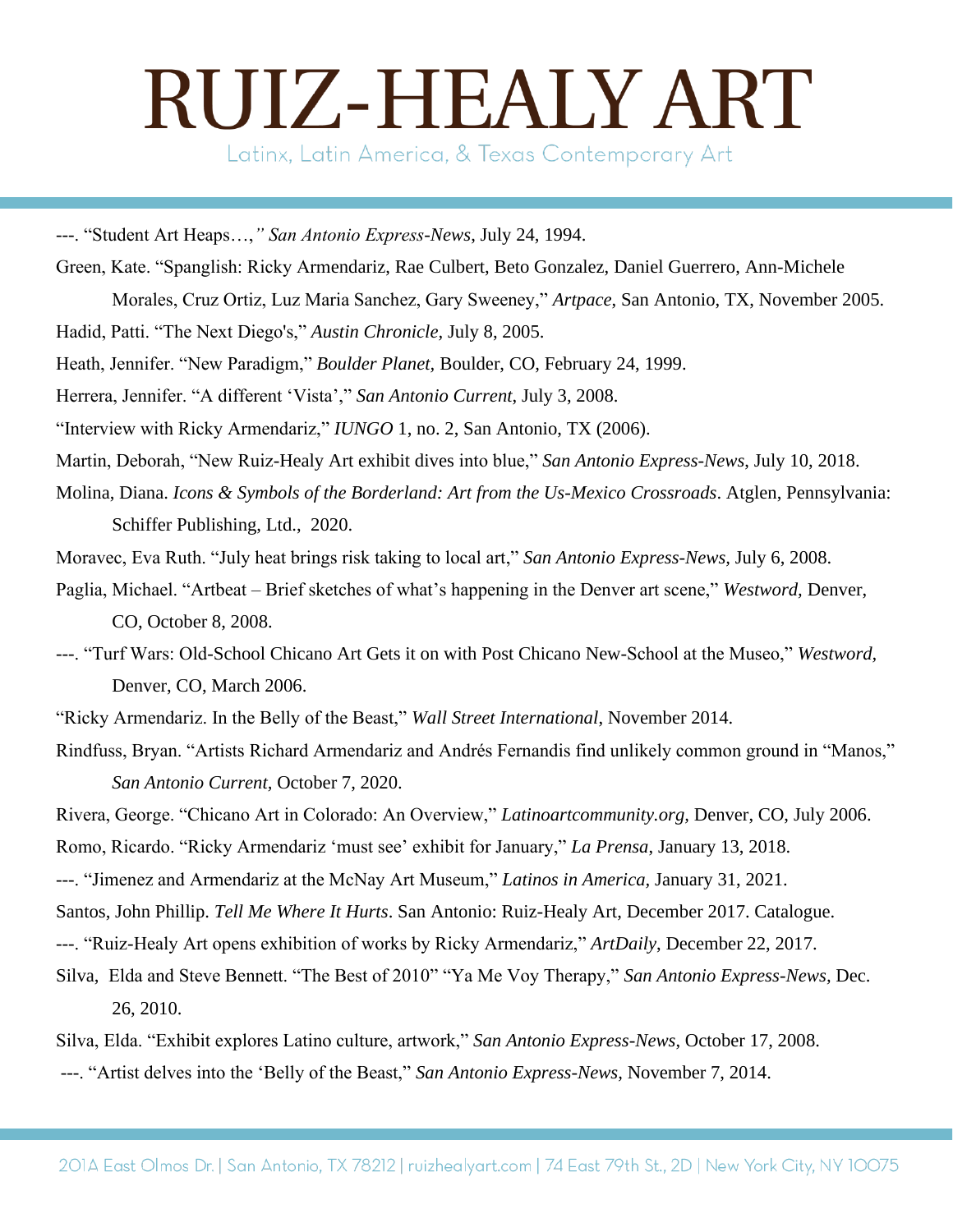Latinx, Latin America, & Texas Contemporary Art

- Silex, Kimberly Rene. "Five Artists from El Paso Honored in Distinguished Printshop Book" *The Art Avenue,* July 3, 2017.
- Smith, Mark Lesly and Katherine Brimberry. *Flatbed Press at 25*. Austin: University of Texas Press, 2016.
- Tommaney, Susie, "Art Inspired by the Spirit World Connects Three Artists at Nicole Longnecker Gallery," *Houston Press*, July 15, 2015.
- Van Ryzin, Jeanne Claire. "An Exhibition of Latino Art Whatever That Might Be," *Austin 360,* August 11, 2005.
- Voelz Chandler, Mary. "Critic's Choice Art," *Rocky Mountain News,* July 26, 2003.
- ---. "Colorado 2000 Duality Raises Questions," Rocky Mountain News, Denver, CO, January 30, 2000.
- Walforth, Catherine and Elaine Wolff. "Best of 2006 Arts, Part 1, Best Up and Coming Artist, Richard

Armendariz," *San Antonio Current*, April 2006.

Wolff, Elaine. "The Face in the Mirror is the Mestizo," *San Antonio Current,* February 2006.

---. "It's Potluck Time Again - Blue Star Hosts Another 'Everything but the kitchen sink' Retrospective," *San Antonio Current*, February 2, 2005.

---. "To CAM or to CAB," San Antonio Current, August 5, 2004.

#### **HONORS AND GRANTS**

- 2019 NEXT 2019, First Place Award, Juror Lyle W. Williams, McNay Art Museum Curator of Prints and Drawings, San Antonio, TX 25th Annual Minneapolis Institute of Art Print and Drawing Fair, Curators Choice, MN, curators Tom Rassieur and John E. Andrus III Curators of Prints and Drawings at the Minneapolis Institute of Art
- 2016 Short list, Artpace, Artist in Residence, San Antonio, TX
- 2015 Short list, Artpace, Artist in Residence, San Antonio, TX
- 2014 Short list, Artpace Artist in Residence, San Antonio, TX
- 2014 San Antonio Artist Foundation Grant shortlist, San Antonio TX
- 2013 Künstlerhaus Bethanien Artist in Residency, Berlin, Germany in partnership with the Blue Star Contemporary and the University of Texas at San Antonio
- 2009 Artpace Semester Program Artpace, San Antonio, TX.
- 2008 Artpace Travel Grant, Artpace, San Antonio, TX.
- 2006 Supplementary Artist Grant, Artpace, San Antonio, TX.

#### **MUSEUM COLLECTIONS**

Davis Museum at Wellesley College, Wellesley, MA Denver Art Museum, Contemporary Art Collection, Denver, CO